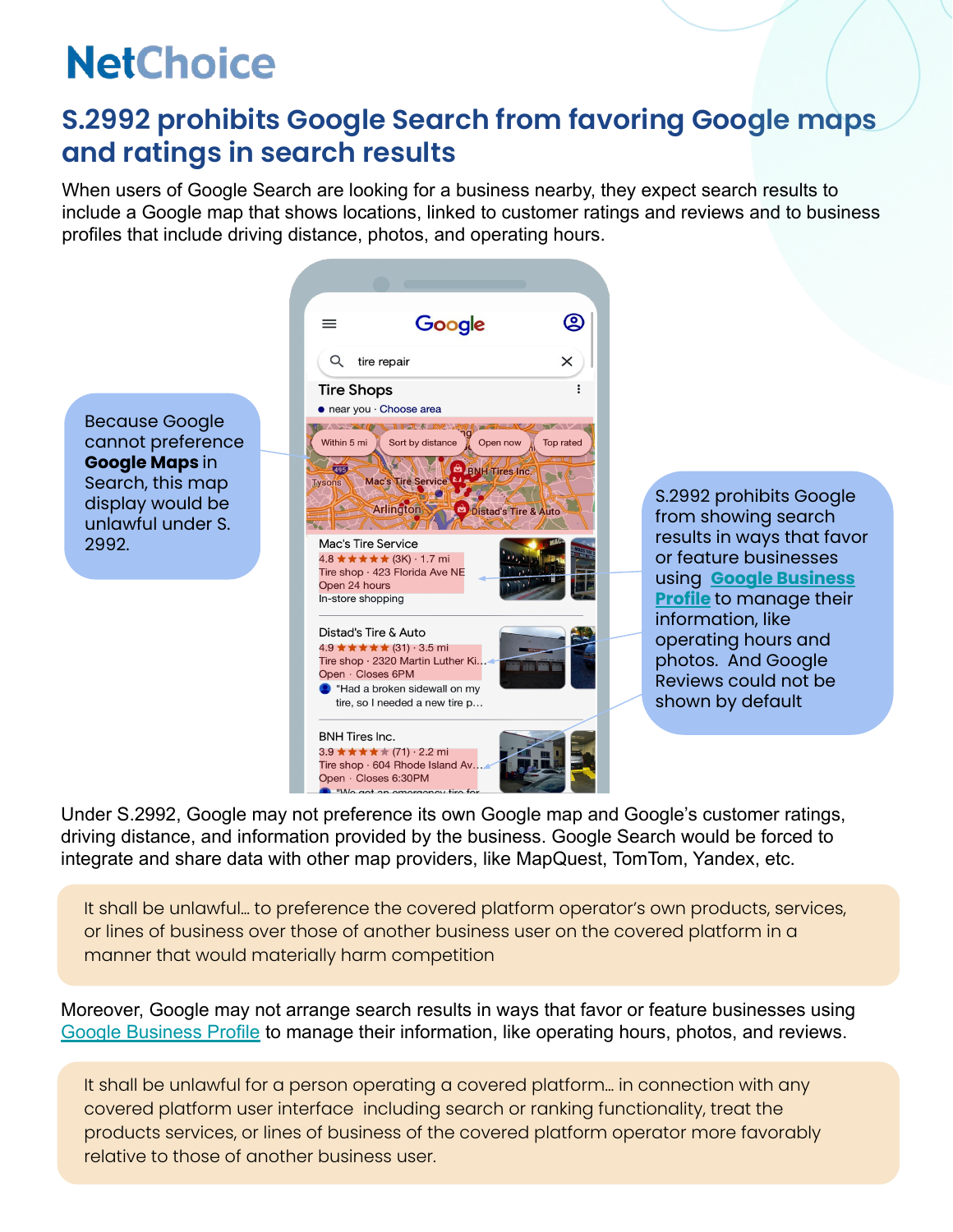### **S.2992 prohibits Amazon from favoring Prime over non-Prime offers**

Amazon Prime subscribers expect to compare products in search results, where a **Prime** badge means that Amazon guarantees free delivery by the promised date. For a product to be eligible for Prime, a marketplace seller needs to use Amazon's fulfillment services and provide inventory to Amazon's distribution network.



In the example above, the first seller cannot display the **Prime** badge since they are not using Amazon's fulfillment services, although that seller is promising free shipping with 1-day delivery. Prime subscribers often look for the Prime badge to ensure faster free delivery by Amazon.

But Amazon may not favor Prime offers from Amazon or from marketplace sellers, since that favors sellers who use Amazon's fulfillment services. That is unlawful conduct under S. 2992 Section 2:

It shall be unlawful… to preference the covered platform operator's own products, services, or lines of business over those of another business user on the covered platform in a manner that would materially harm competition

It shall be unlawful for a person operating a covered platform… in connection with any covered platform user interface including search or ranking functionality, treat the products services, or lines of business of the covered platform operator more favorably relative to those of another business user.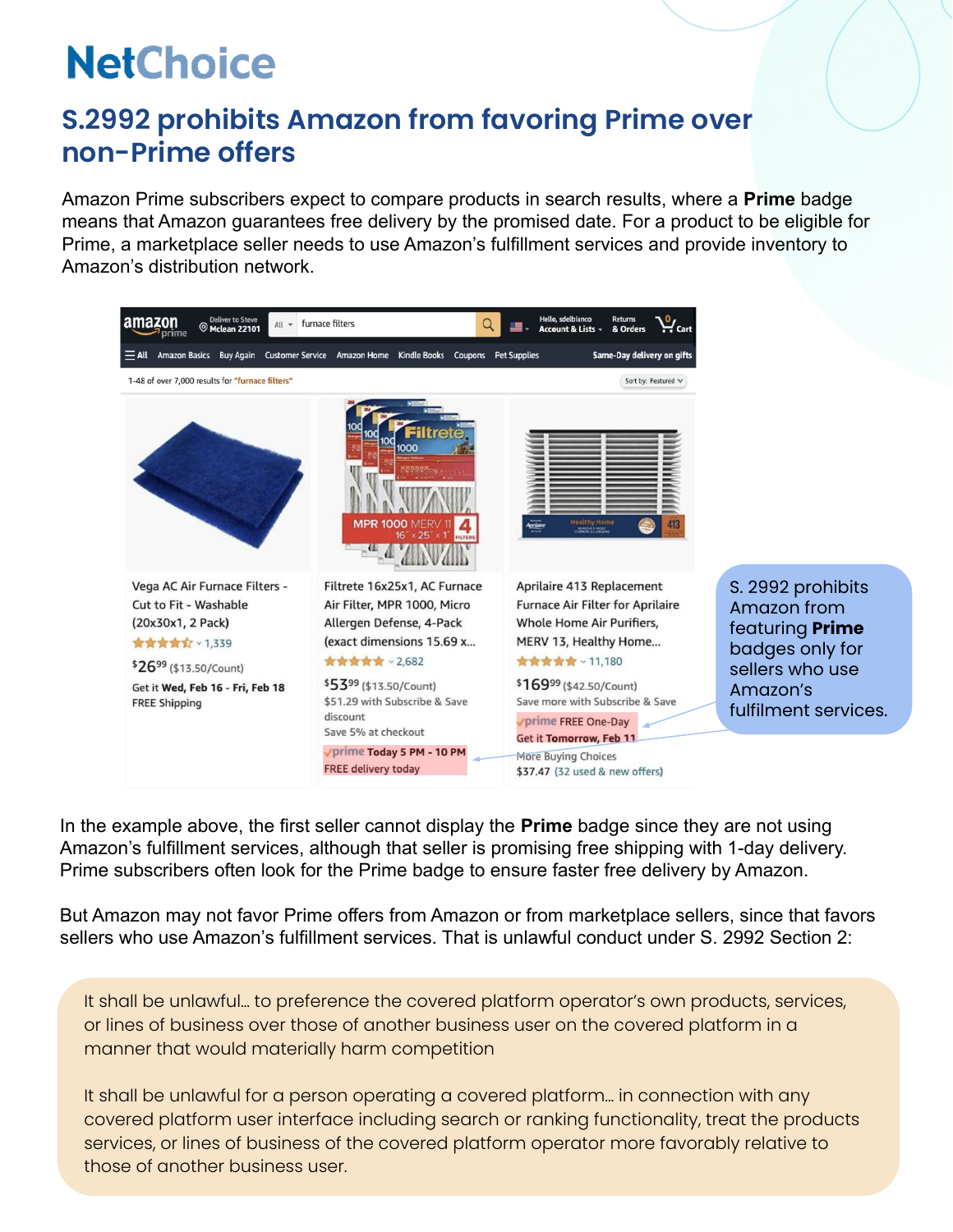### **S.2992 prohibits Amazon from featuring its store brands like Happy Belly and 365 by Whole Foods**

When Amazon consumers search for pantry staples, they expect results that include Amazon's own affordable options, like **Happy Belly** or **365 by Whole Foods,** so they can compare against name brands offered by other marketplace sellers.



S. 2992 prohibits giving **Happy Belly**  or **365 by Whole Foods** more favorable placement than products from other sellers.

But under S.2992 Section 2, Amazon could not give preferential placement to its **store brands** as seen above since it would be considered unlawful conduct:

It shall be unlawful… to preference the covered platform operator's own products, services, or lines of business over those of another business user on the covered platform in a manner that would materially harm competition

It shall be unlawful for a person operating a covered platform… in connection with any covered platform user interface, including search or ranking functionality, treat the products services, or lines of business of the covered platform operator more favorably relative to those of another business user.

Amazon may not favor its **Happy Belly** or **365 by Whole Foods** products—both of which are SNAP EBT eligible—by giving them more favorable placement than products from Amazon marketplace sellers.